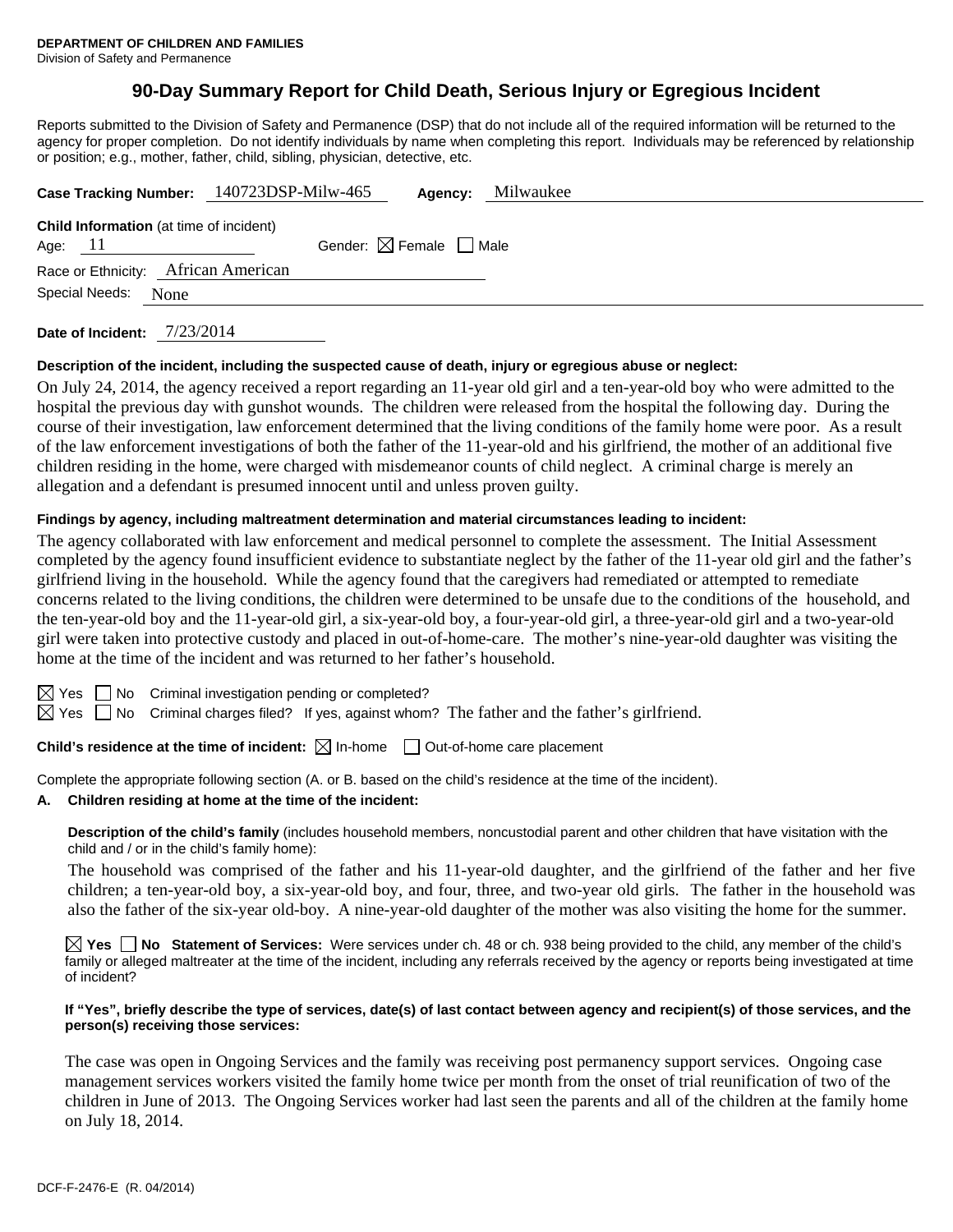The case was also open for Initial Assessment related to a referral of January 3, 2014, alleging physical abuse by the mother. The Initial Assessment Specialist last contacted four of the children at their school on February 6, 2014.

## **Summary of all involvement in services as adults under ch. 48 or ch. 938 by child's parents or alleged maltreater in the previous five years:** (Does not include the current incident.)

On February 28, 2013, the agency screened-in a referral alleging physical abuse to the nine (now 11)-year-old daughter and her 11-year-old-brother by their biological mother. The Initial Assessment conducted by the agency found a preponderance of evidence to substantiate physical abuse by the mother. All of the mother's children were determined to be unsafe, taken into protective custody, and placed in out-of-home-care. The nine (now 11)-year-old was placed in the custody of her biological father in January of 2014.

The 11-year-old female's biological mother had a CPS history prior to the February 28, 2013 referral. The CPS referral history for the mother included an episode of out-of-home care for the 11-year-old female and her siblings between August of 2008 and January of 2011.

#### **Summary of actions taken by the agency under ch. 48, including any investigation of a report or referrals to services involving the child, any member of the child's family living in this household and the child's parents and alleged maltreater.** (Does not include the current incident.)

(Note: Screened out reports listed in this section may include only the date of the report, screening decision, and if a referral to services occurred at Access. Reports that do not constitute a reasonable suspicion of maltreatment or a reason to believe that the child is threatened with harm are not required to be screened in for an initial assessment, and no further action is required by the agency.)

On February 28, 2013, the agency screened-in a referral alleging physical abuse to the nine (now 11)-year-old daughter and her 11-year-old-brother by their biological mother. The Initial Assessment conducted by the agency found a preponderance of evidence to substantiate physical abuse by the mother. All of the mother's children were determined to be unsafe, taken into protective custody, and placed in out-of-home-care. The nine (now 11)-year-old was placed in the custody of her biological father in January of 2014.

The 11-year-old female's biological mother had a CPS history prior to the February 28, 2013 referral. The CPS referral history for the mother included an episode of out-of-home care for the 11-year-old female and her siblings between August of 2008 and January of 2011.

On August 15, 2006, the agency screened-in an allegation of neglect by the father's girlfriend of her children. The Initial Assessment found insufficient evidence to substantiate for neglect and the children were assessed as safe. The father's girlfriend was offered services, but declined.

On August 7, 2007, the agency screened-in an allegation of neglect by the father's girlfriend of her children. The Initial Assessment found insufficient evidence to substantiate for neglect and the children were assessed as safe. The father's girlfriend was offered and accepted in-home case management services. In-home services provided through August of 2008.

On January 7, 2008, the agency screened-in an allegation of sexual abuse by an unknown maltreater. The Initial Assessment found insufficient evidence to substantiate for abuse. The family continued to be served through in-home case management services.

On August 9, 2012, the agency screened-in an allegation of physical abuse and neglect by the father's girlfriend of her children. The Initial Assessment conducted by the agency found a preponderance evidence to substantiate maltreatment of physical abuse by the father's girlfriend. The Initial Assessment found insufficient evidence to substantiate neglect. The children were determined to be unsafe, taken into protective custody and placed in out-of-home care. The seven-year-old female was placed with her biological father. A child in Need of Protection or Services petition was filed with the court for the other six children. The children were later reunified with their mother (the father's girlfriend) and the case remained open in Ongoing Services for post-permanency support services.

On January 31, 2014, the agency screened in an allegation of physical abuse by the father's girlfriend. The Initial Assessment found insufficient evidence to substantiate for abuse.

**Summary of any investigation involving the child, any member of the child's family and alleged maltreater conducted under ch. 48 and any services provided to the child and child's family since the date of the incident:** 

The agency collaborated with law enforcement and medical personnel to complete the assessment. The Initial Assessment